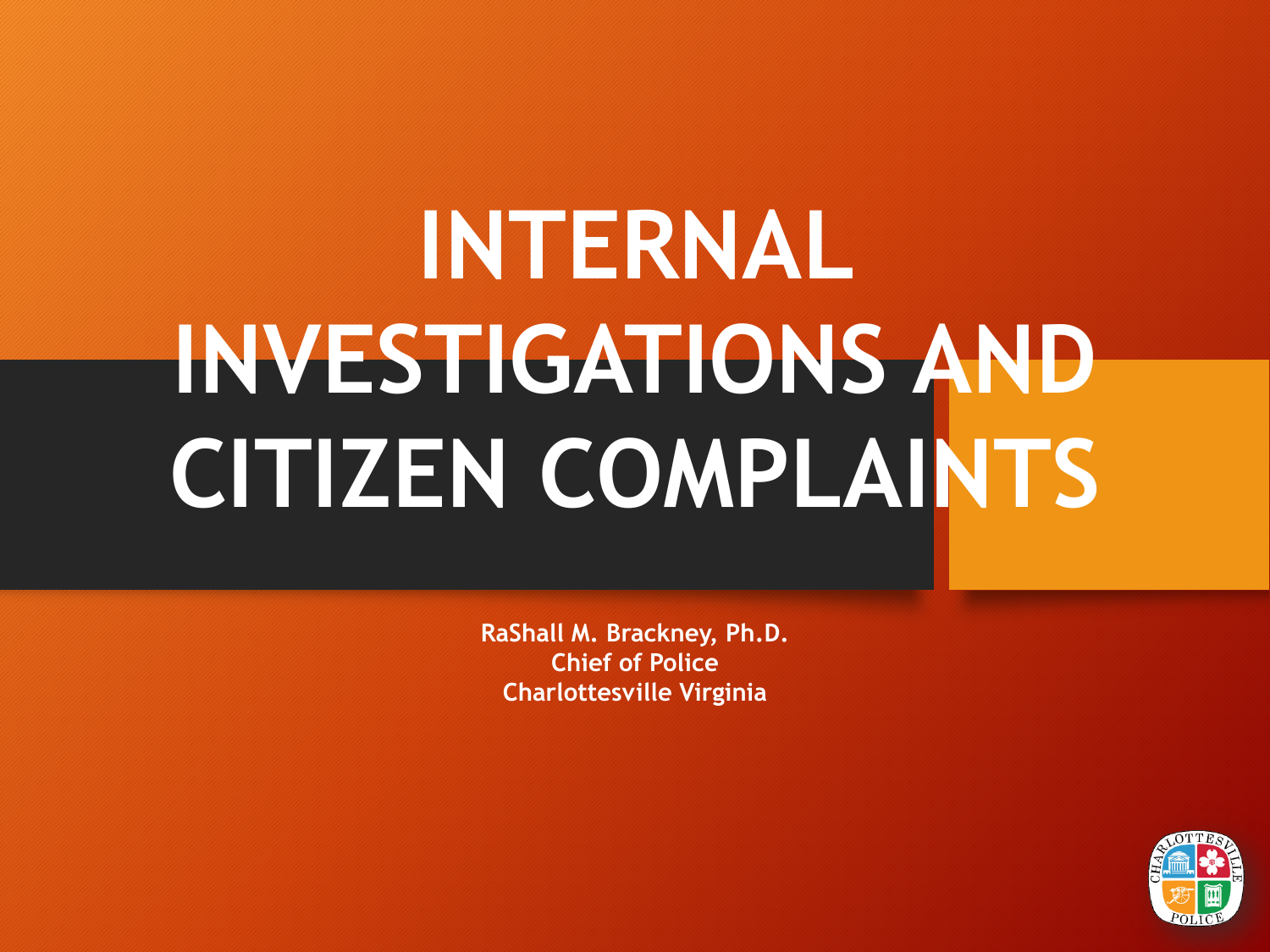# Complaint vs Inquiry

- Complaint: A matter of concern brought forth to the department alleging a violation(s) of departmental policy and/or a violation(s) of the law.
- Inquiry: A matter of concern brought forth to the department, which does not rise to a violation(s) of departmental policy and/or a violation of the law.

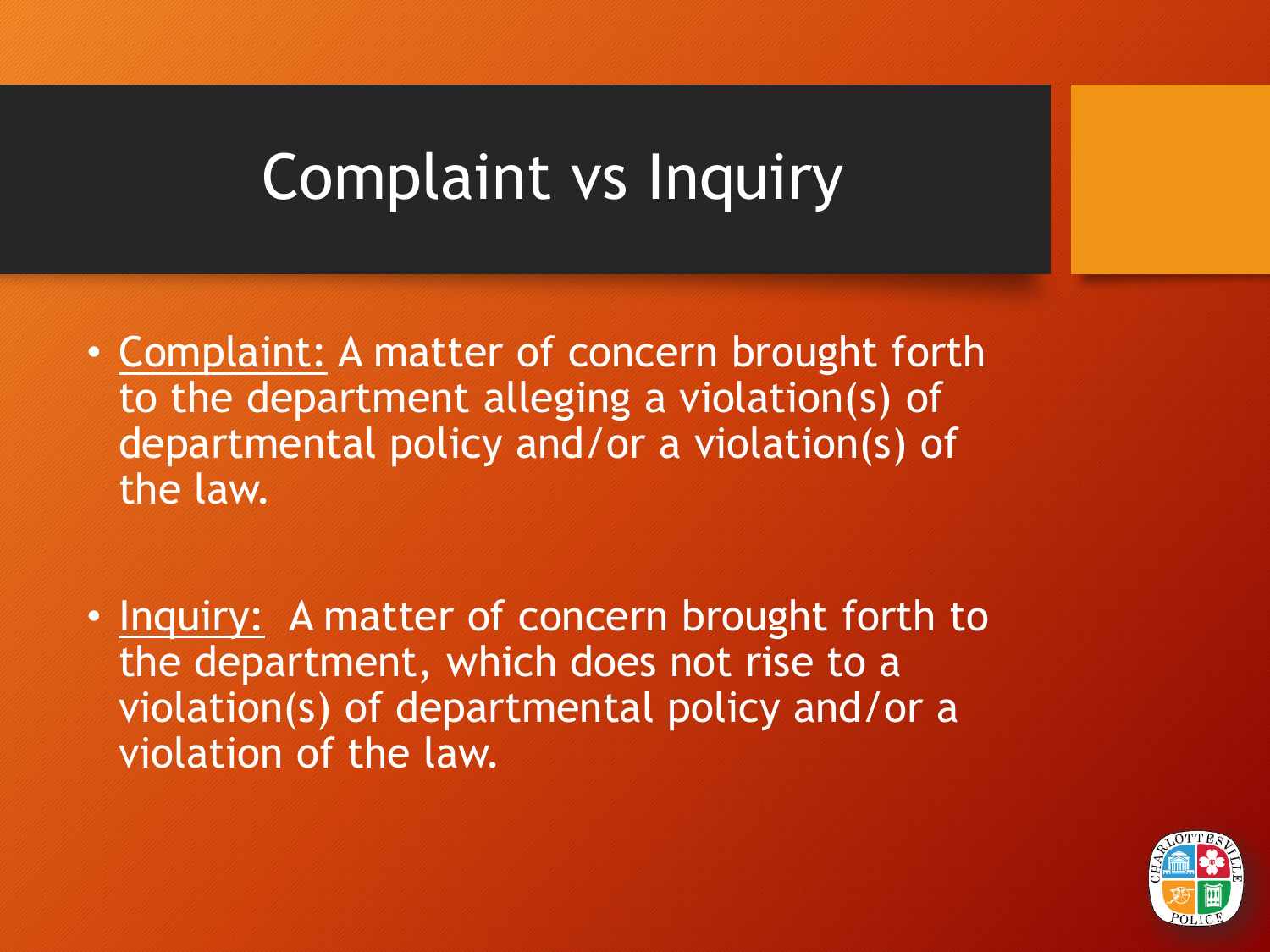# Contact Information

#### • In Person or Mail:

Charlottesville Police Department Internal Affairs Unit 606 East Market Street Charlottesville, VA 22902

• Email:

charlottesville.org/police

• Phone:

Internal Affairs Unit: 434-970-3600 434-970-3888

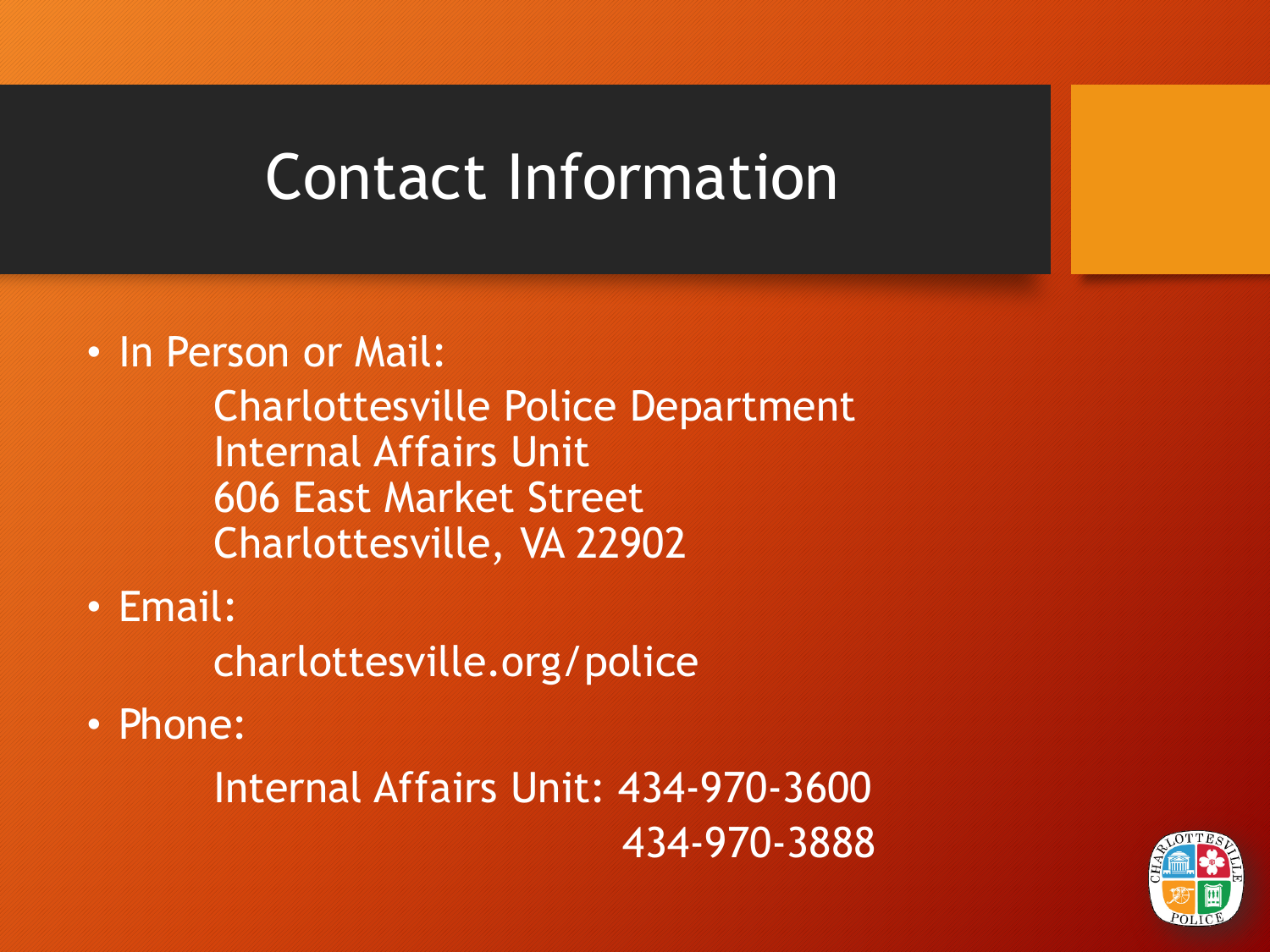#### All complaints, regardless of nature, can be filed as follows:

- In-person
- Mail
- Email
- Telephone
- Civilian Review Board
- Fax
- Online
- Anonymously
- Third-Party
- Onsite or offsite

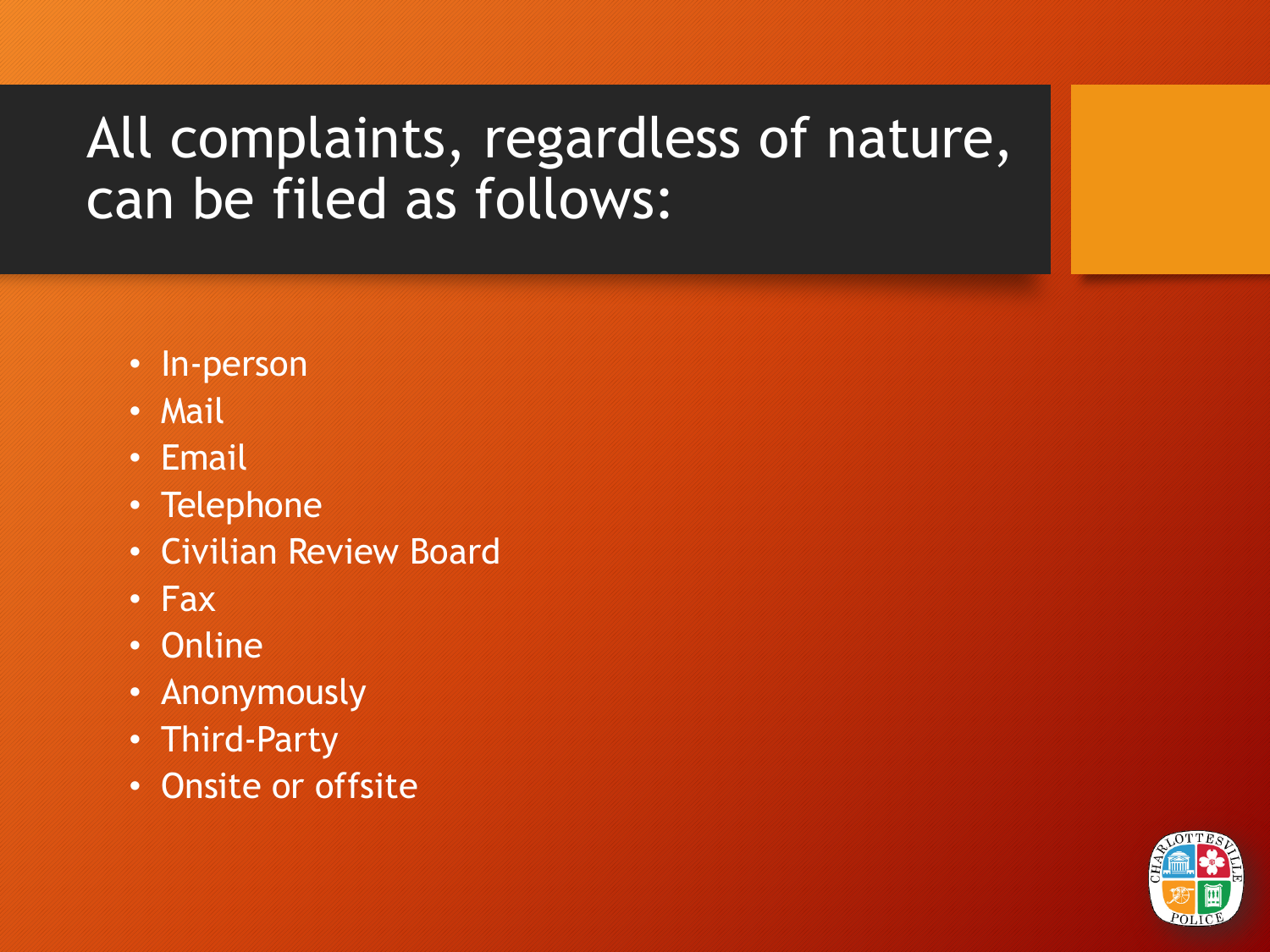### Intake Process

Citizen Complaint Form (CPD-30)

Once the complainant completes and signs the Citizen Complaint Form, the receiving supervisor shall provide the complainant a copy of the completed Citizen Complaint Form<br>and the telephone number of the Internal Affairs Office.

Complainants can opt to have a copy of a complaint filed with the Charlottesville Police Department sent to the Civilian Review Board.

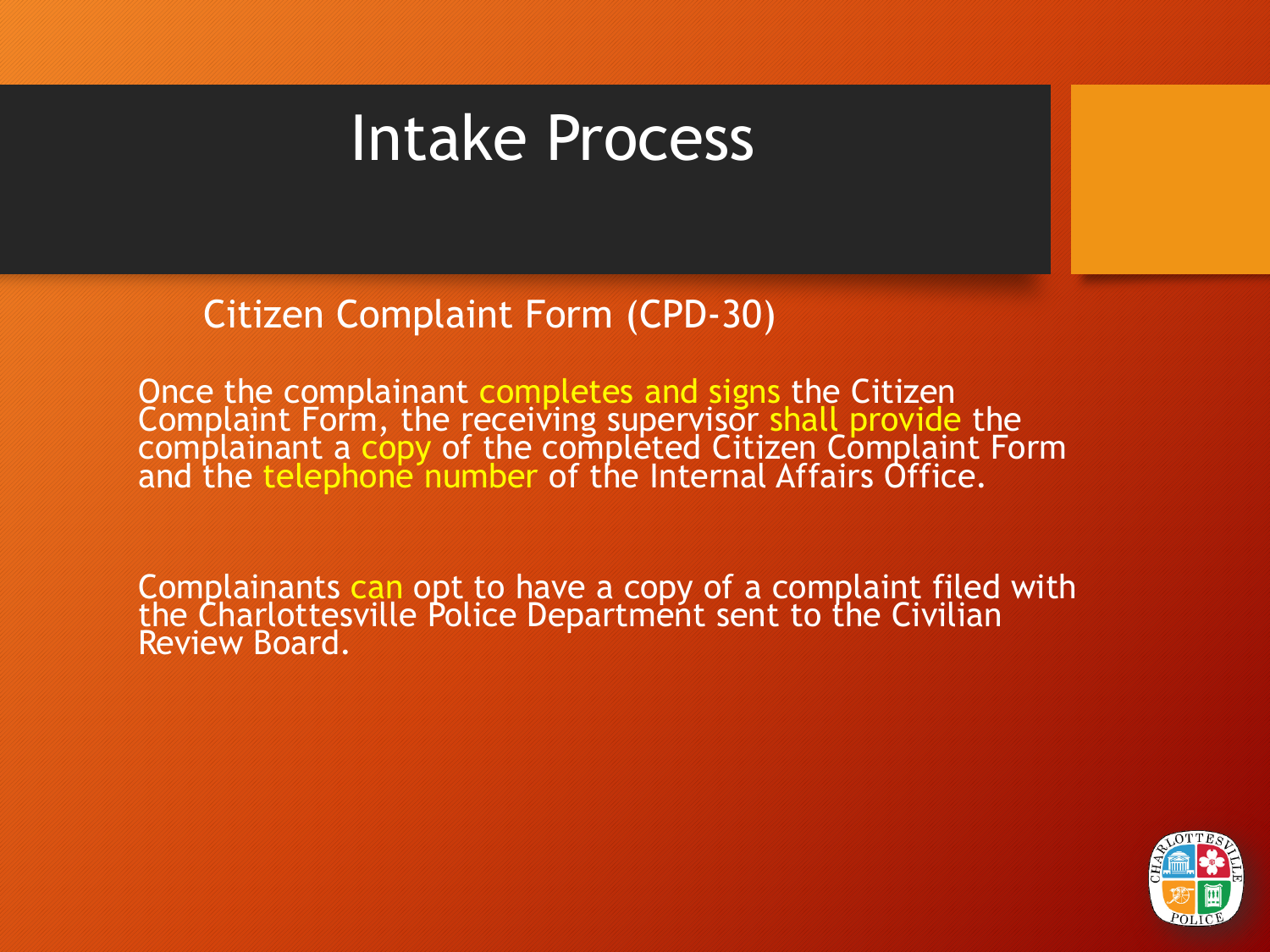- The Internal Affairs Investigator shall review the complaint, record the complaint for tracking purposes, and assign investigative responsibility.
- Upon receipt of an assigned complaint, the Internal Affairs Investigator shall mail a letter to the complainant acknowledging receipt of the complaint and provide notification that a supervisor will be in contact with them.
- The Internal Affairs Investigator will promptly notify employees named in complaints

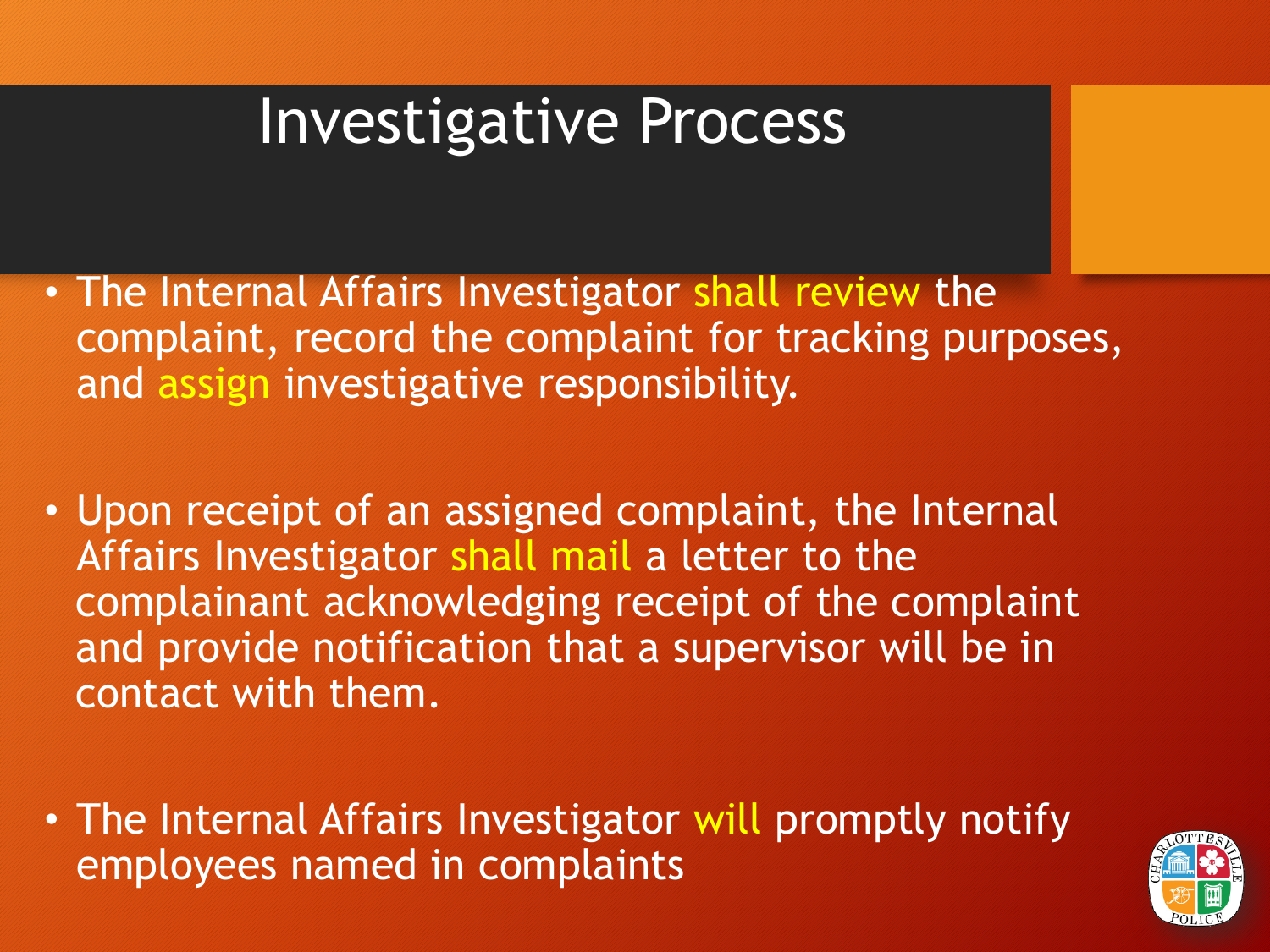- Investigators will have 45 days in which to complete the investigation.
- Investigations exceeding the 45-day limit will require an extension.
- The complainant and named employee shall be notified in writing of the continued investigation every 30 days from receipt of the complaint, until the investigation is completed.

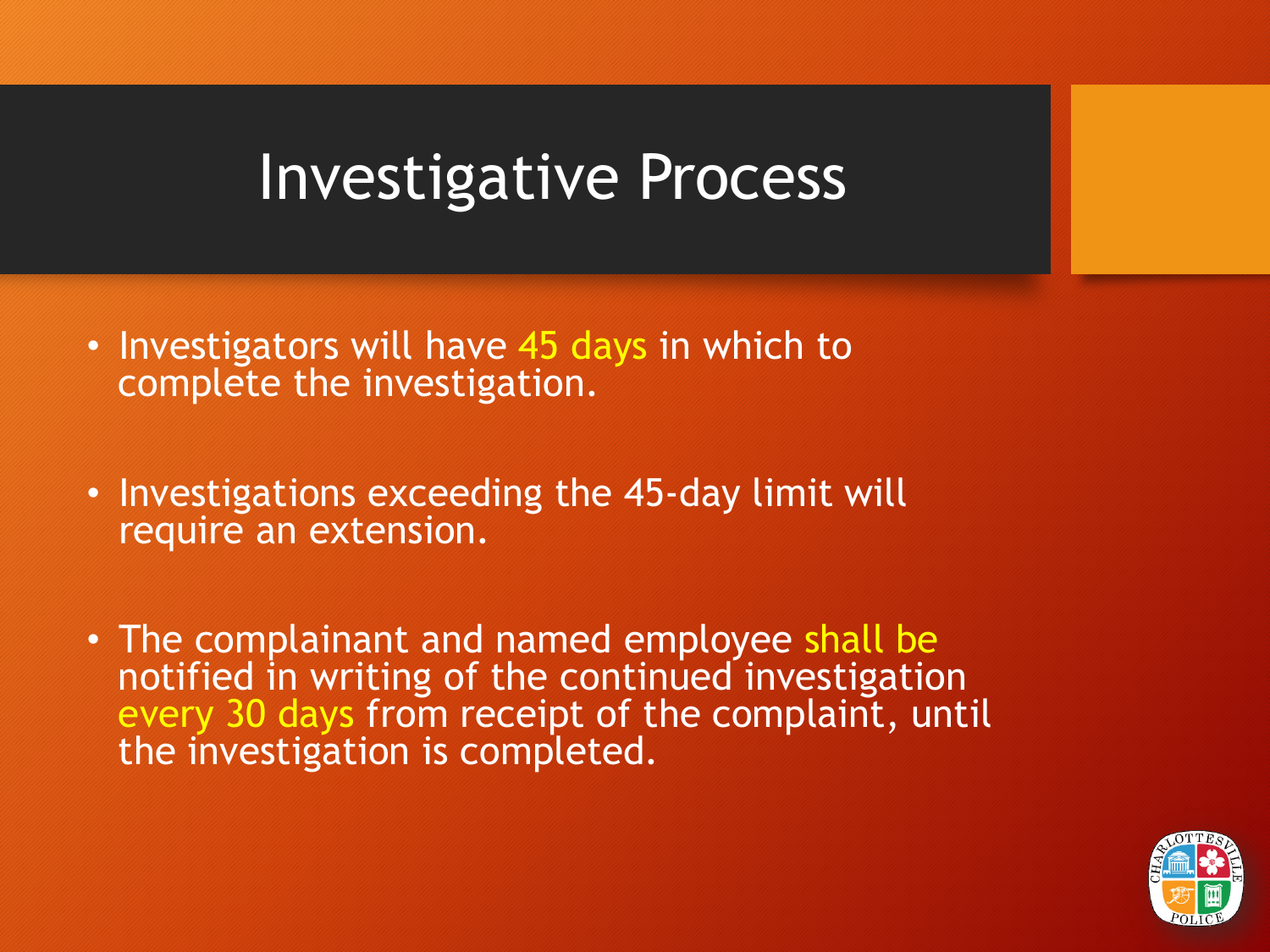#### Extension Request

A request for an extension requires the following in order to be approved: In writing (memo or email)

The Office of Internal Affairs is seeking a 30-day extension for the below case. All matters related to the below complaint should be completed by May 20, 20XX.

Case number: IA2020 – 00XX

Date complaint received: February 26, 2020

Complainant: John Doe

Reason for extension: Review statements, document and interview complainant.

Expected completion date: 05/20/2020

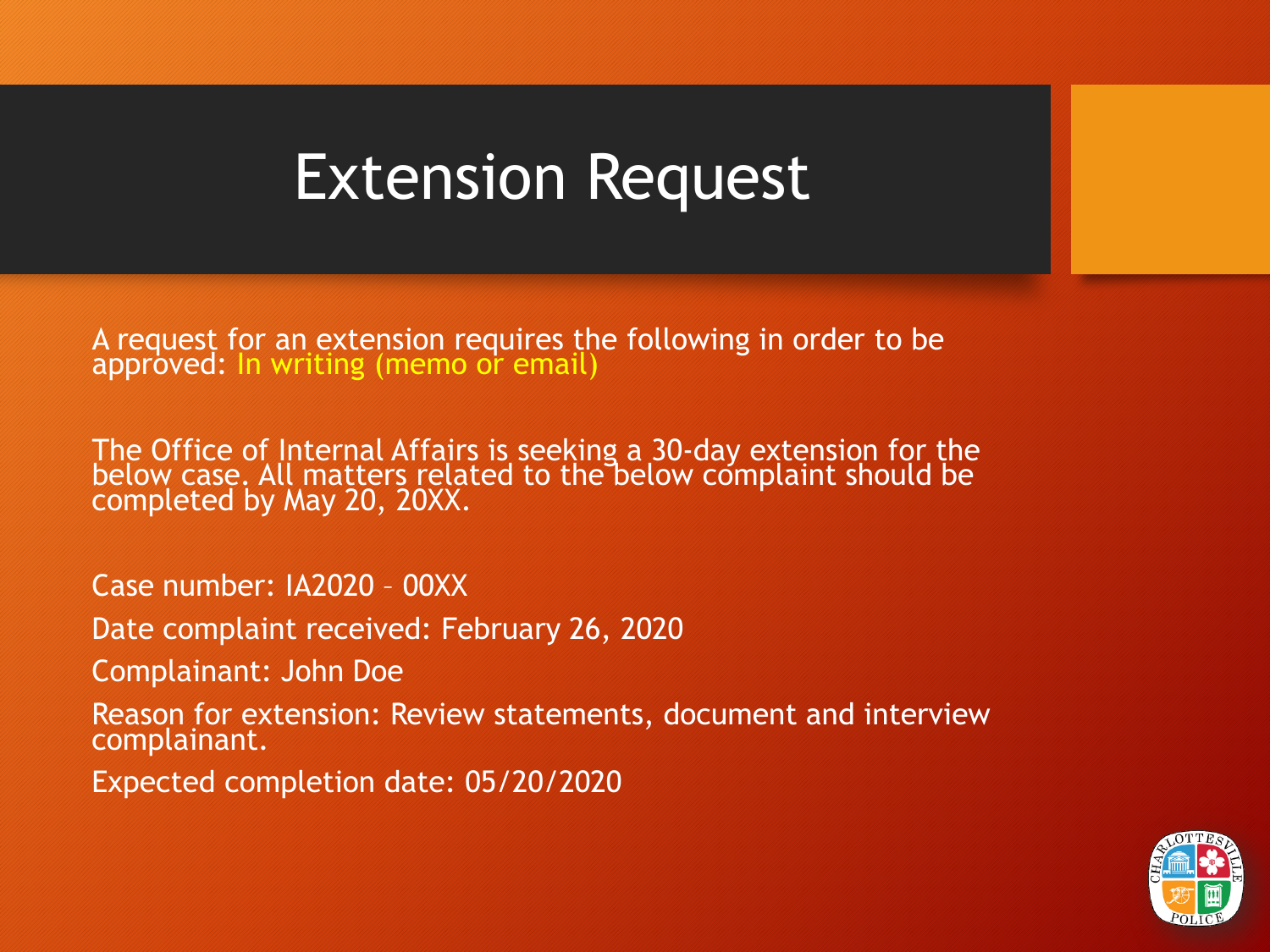- Collect CAD data, incident reports, Body Worn Camera (BWC) or other video evidence, photographic, electronic, or cellphone evidence.
- Interview Complainant
- Interview Complainant's Witness(es)
- Interview accused officer(s) and other CPD personnel.
- Complete report to include findings.

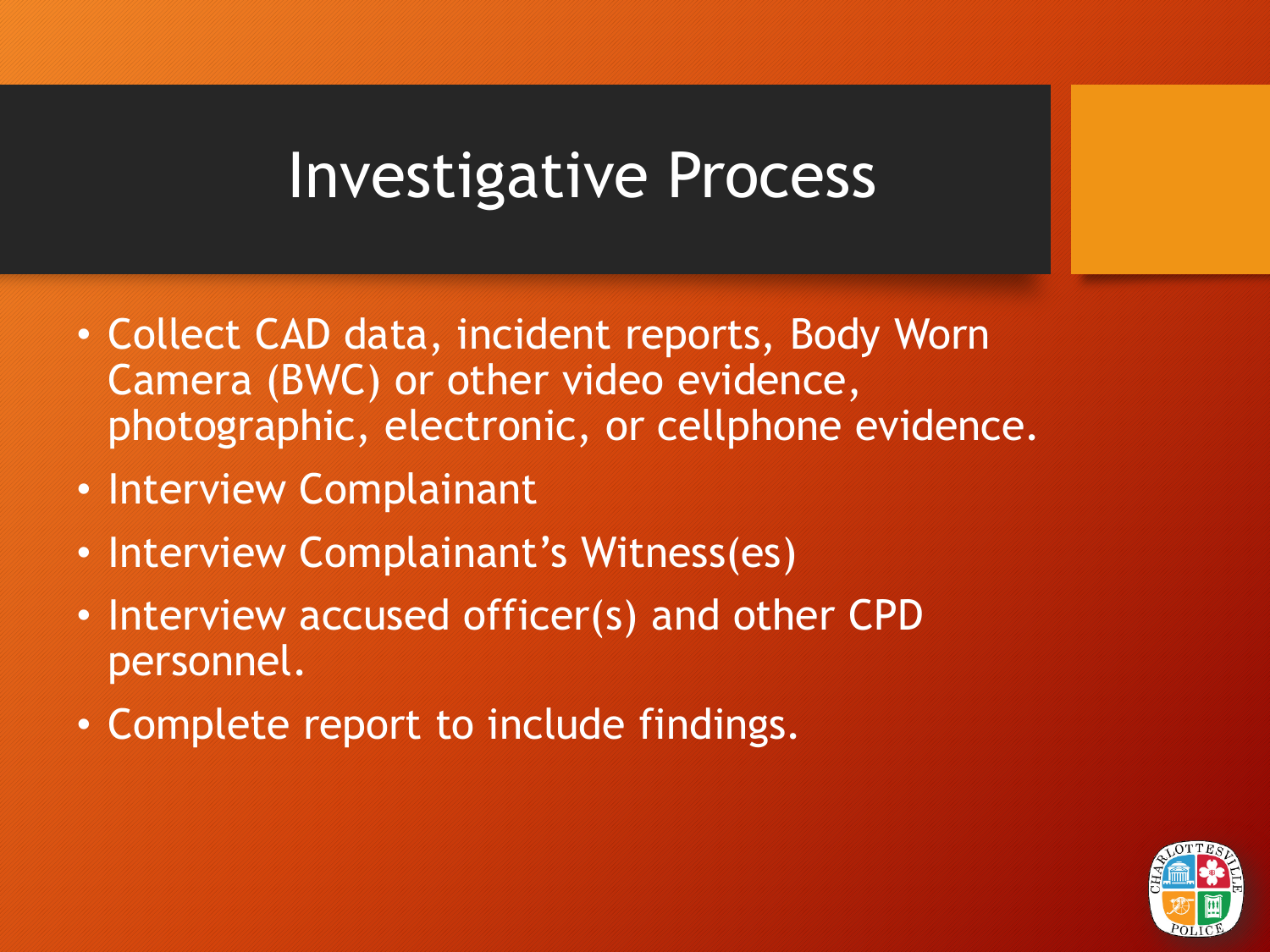- Once the investigation is completed and a finding is reached, the case file shall be forwarded to the Chief of Police though the investigating supervisor's chain of command.
- Upon the Chief's review and approval, the case file will be returned to the Internal Affairs Investigator for disposition notifications and filings.

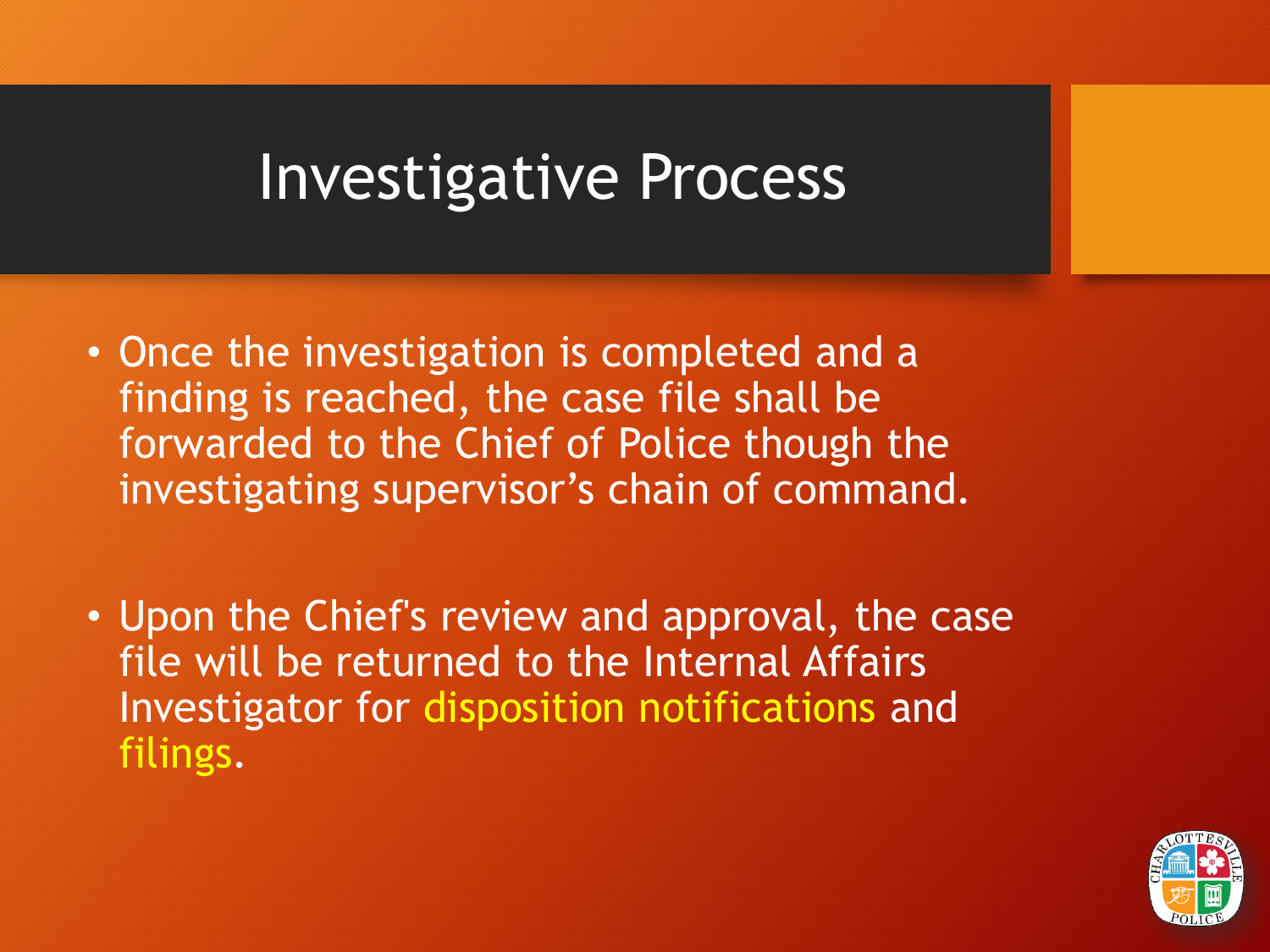#### Investigations shall be classified as:

- Unfounded: no basis of fact to support the allegation.
- Exonerated: allegations true, but officer in not guilty of any misconduct, due to adherence to applicable procedures, techniques, and regulations.
- Not Resolved: unable to verify the truth or falsity of the complainant's allegations.
- Sustained: Allegations true and officer is determined to have acted in violation of applicable procedures, techniques, and regulations.
- Administratively Not Resolve: unable to conduct a full and complete investigation.

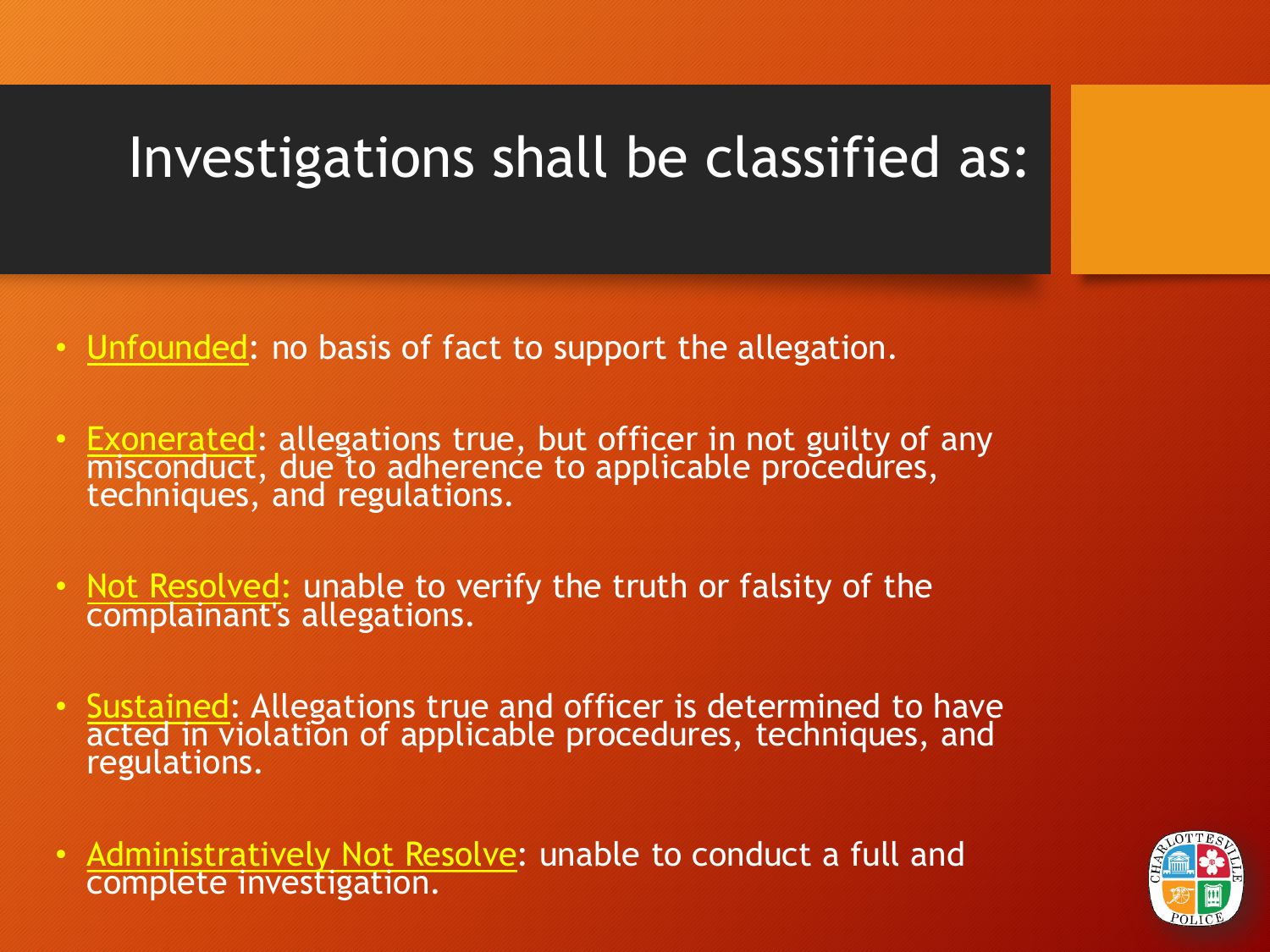# Personnel Outcomes

#### Corrective Action Options:

- Counseling
- Training/Education
- Performance Improvement Plan (PIP)
- Remediation

#### Discipline Options:

- Oral reprimand
- Written Reprimand
- Suspension without pay
- Demotion
- Reassignment with the Department
- Termination

#### Other Options:

• Decertification

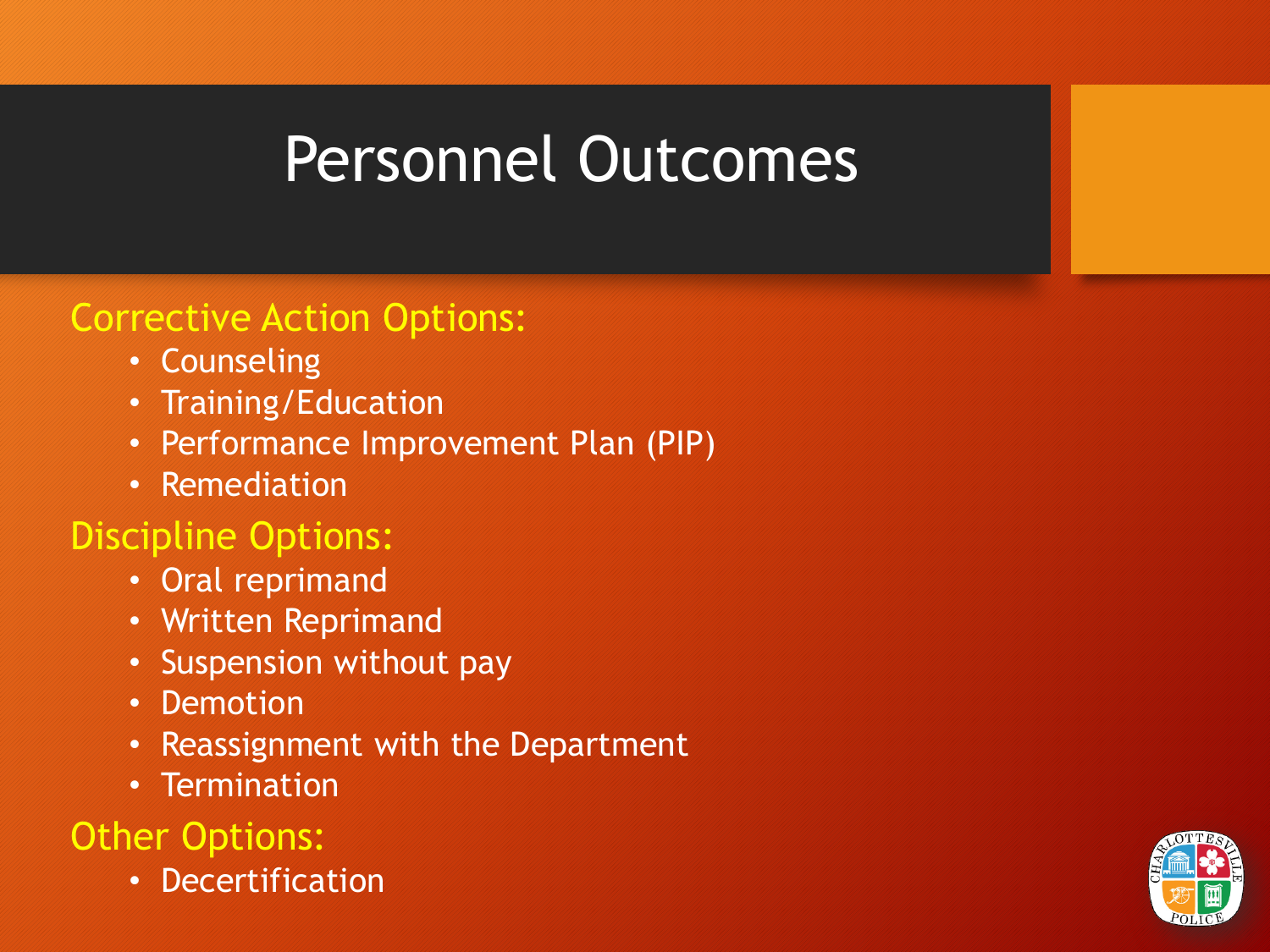#### Review Process

- A letter is sent to the complainant(s).
- Letter will contain the finding(s) or classification and justification for the finding.
- The complainant will also be notified of their opportunity to speak with the investigating supervisor, internal affairs investigator, or the Chief of Police with regard to the finding(s).

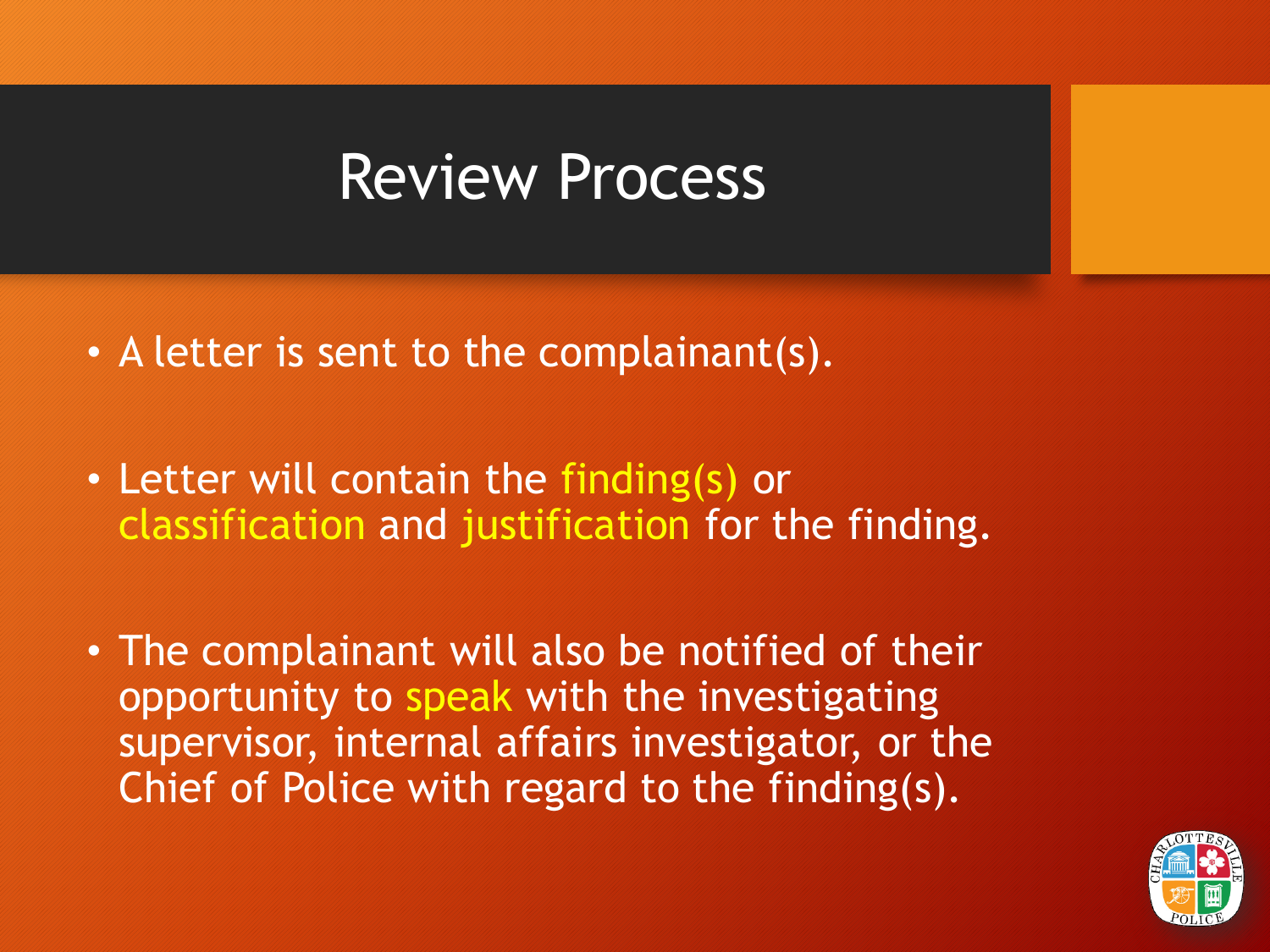### Internal Affairs Cases

- Posted on website-goal to update every 30-days.
- Added a summary of the allegations.
- Added the race and gender of the complainant.
- Added the race and gender of the complainant.